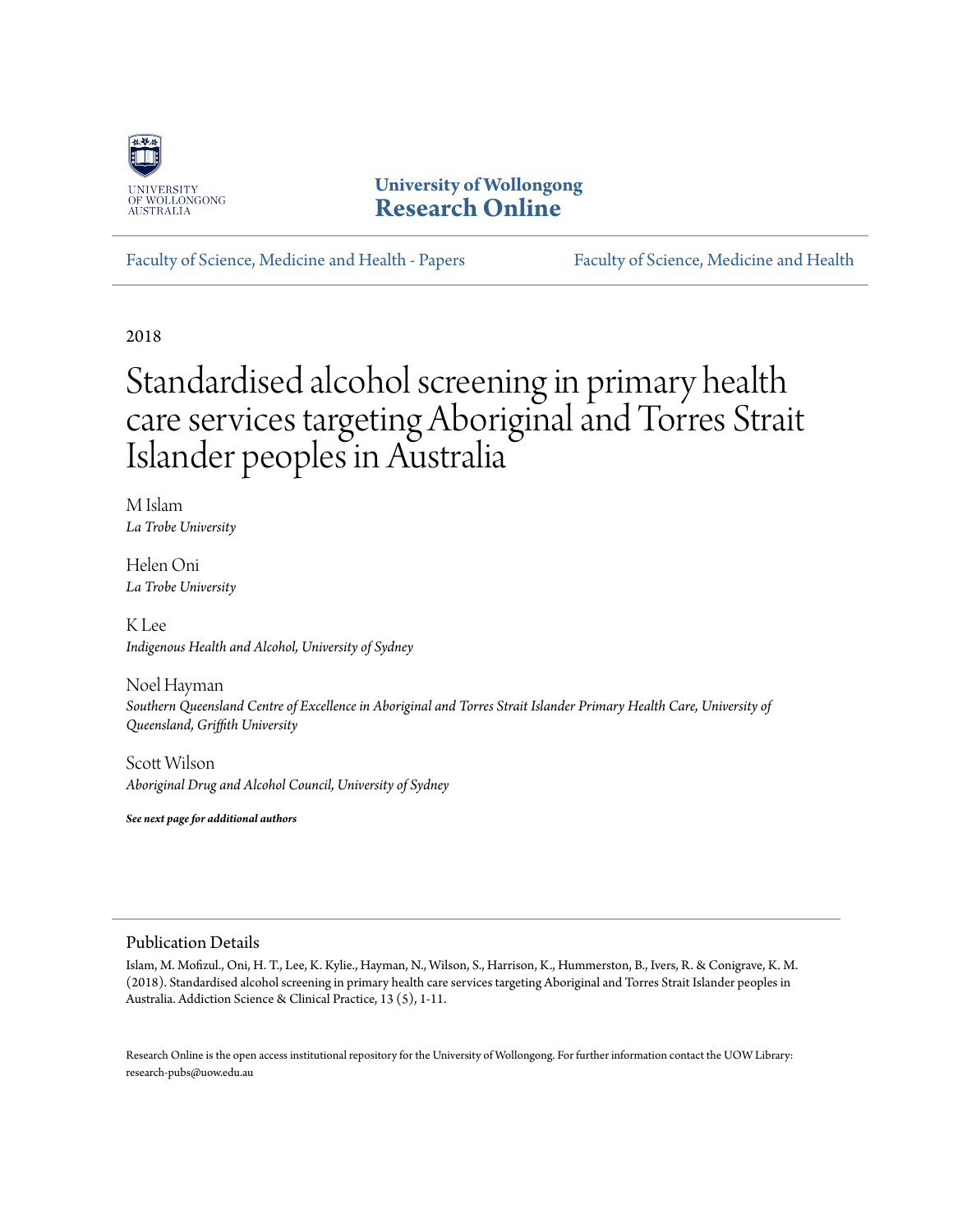# Standardised alcohol screening in primary health care services targeting Aboriginal and Torres Strait Islander peoples in Australia

# **Abstract**

Introduction and aims: Aboriginal and Torres Strait Islander Community Controlled Health Services (ACCHSs) around Australia have been asked to standardise screening for unhealthy drinking. Accordingly, screening with the 3-item AUDIT-C (Alcohol Use Disorders Identifcation Test-Consumption) tool has become a national key performance indicator. Here we provide an overview of suitability of AUDIT-C and other brief alcohol screening tools for use in ACCHSs. Methods: All peer-reviewed literature providing original data on validity, acceptability or feasibility of alcohol screening tools among Indigenous Australians was reviewed. Narrative synthesis was used to identify themes and integrate results. Results: Three screening tools-full AUDIT, AUDIT-3 (third question of AUDIT) and CAGE (Cut-down, Annoyed, Guilty and Eyeopener) have been validated against other consumption measures, and found to correspond well. Short forms of AUDIT have also been found to compare well with full AUDIT, and were preferred by primary care staf. Help was often required with converting consumption into standard drinks. Researchers commented that AUDIT and its short forms prompted refection on drinking. Another tool, the Indigenous Risk Impact Screen (IRIS), jointly screens for alcohol, drug and mental health risk, but is relatively long (13 items). IRIS has been validated against dependence scales. AUDIT, IRIS and CAGE have a greater focus on dependence than on hazardous or harmful consumption. Discussion and conclusions: Detection of unhealthy drinking before harms occur is a goal of screening, so AUDIT-C ofers advantages over tools like IRIS or CAGE which focus on dependence. AUDIT-C's brevity suits integration with general health screening. Further research is needed on facilitating implementation of systematic alcohol screening into Indigenous primary healthcare

# **Disciplines**

Medicine and Health Sciences | Social and Behavioral Sciences

# **Publication Details**

Islam, M. Mofizul., Oni, H. T., Lee, K. Kylie., Hayman, N., Wilson, S., Harrison, K., Hummerston, B., Ivers, R. & Conigrave, K. M. (2018). Standardised alcohol screening in primary health care services targeting Aboriginal and Torres Strait Islander peoples in Australia. Addiction Science & Clinical Practice, 13 (5), 1-11.

# **Authors**

M Islam, Helen Oni, K Lee, Noel Hayman, Scott Wilson, Kristie Harrison, Beth Hummerston, Rowena G. Ivers, and Kate M. Conigrave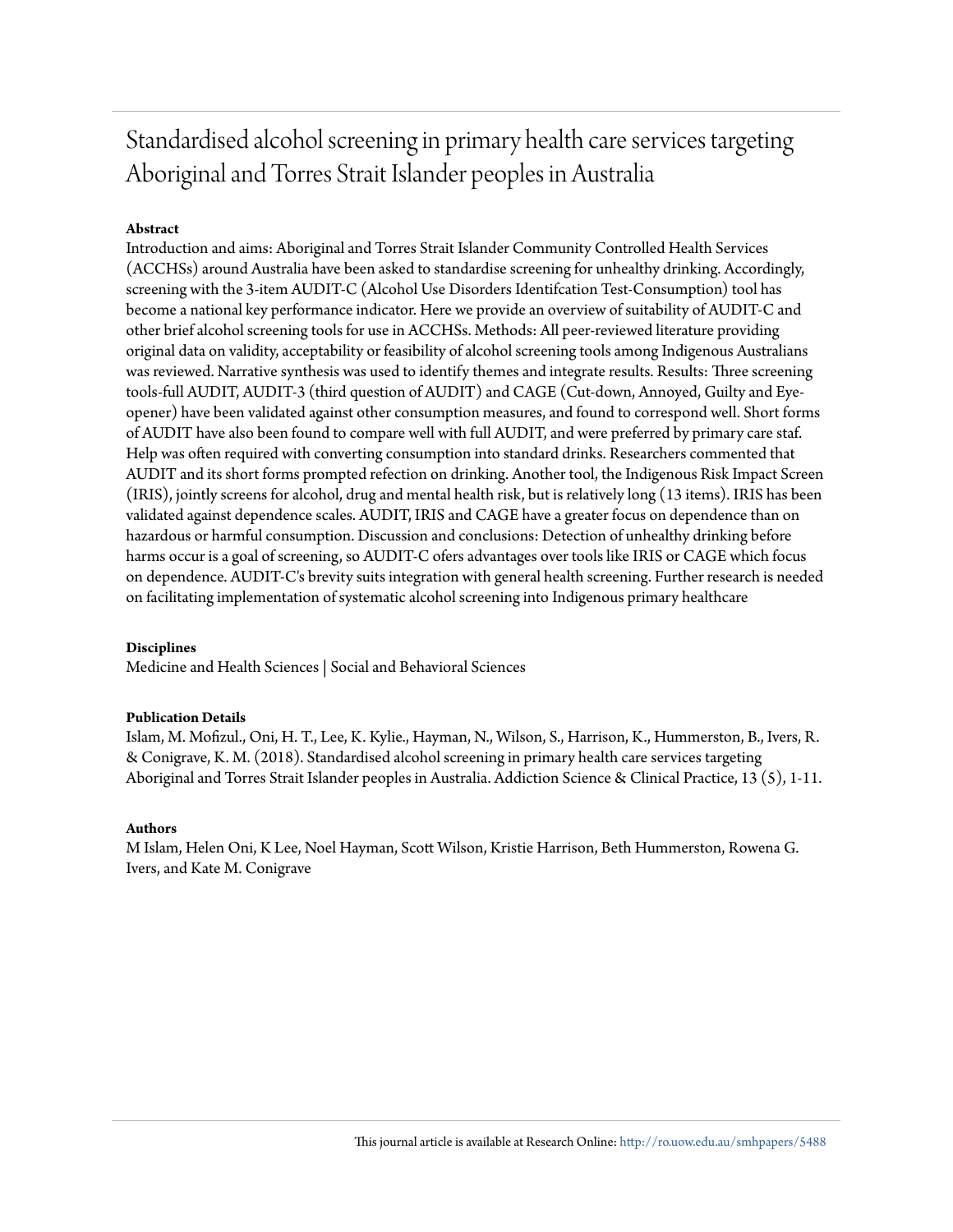# **REVIEW**

# **Open Access**



# Standardised alcohol screening in primary health care services targeting Aboriginal and Torres Strait Islander peoples in Australia

M. Mofizul Islam<sup>1\*</sup><sup>®</sup>[,](http://orcid.org/0000-0003-1330-863X) Helen T. Oni<sup>1</sup>, K. S. Kylie Lee<sup>2,3</sup>, Noel Hayman<sup>4,5,6</sup>, Scott Wilson<sup>7,8</sup>, Kristie Harrison<sup>9</sup>, Beth Hummerston<sup>10</sup>, Rowena Ivers<sup>11,12</sup> and Katherine M. Conigrave<sup>2,8,13</sup>

# **Abstract**

**Introduction and aims:** Aboriginal and Torres Strait Islander Community Controlled Health Services (ACCHSs) around Australia have been asked to standardise screening for unhealthy drinking. Accordingly, screening with the 3-item AUDIT-C (Alcohol Use Disorders Identifcation Test—Consumption) tool has become a national key performance indicator. Here we provide an overview of suitability of AUDIT-C and other brief alcohol screening tools for use in ACCHSs.

**Methods:** All peer-reviewed literature providing original data on validity, acceptability or feasibility of alcohol screening tools among Indigenous Australians was reviewed. Narrative synthesis was used to identify themes and integrate results.

**Results:** Three screening tools—full AUDIT, AUDIT-3 (third question of AUDIT) and CAGE (Cut-down, Annoyed, Guilty and Eye-opener) have been validated against other consumption measures, and found to correspond well. Short forms of AUDIT have also been found to compare well with full AUDIT, and were preferred by primary care staff. Help was often required with converting consumption into standard drinks. Researchers commented that AUDIT and its short forms prompted refection on drinking. Another tool, the Indigenous Risk Impact Screen (IRIS), jointly screens for alcohol, drug and mental health risk, but is relatively long (13 items). IRIS has been validated against dependence scales. AUDIT, IRIS and CAGE have a greater focus on dependence than on hazardous or harmful consumption.

**Discussion and conclusions:** Detection of unhealthy drinking before harms occur is a goal of screening, so AUDIT-C ofers advantages over tools like IRIS or CAGE which focus on dependence. AUDIT-C's brevity suits integration with general health screening. Further research is needed on facilitating implementation of systematic alcohol screening into Indigenous primary healthcare.

**Keywords:** Alcohol screening, AUDIT, AUDIT-C, Indigenous, IRIS, Aboriginal and/or Torres Strait Islander

# **Background**

Although Aboriginal and Torres Strait Islander (Indigenous) Australians are more likely to abstain from drinking alcohol than other Australians, a greater proportion of those who do consume alcohol engage in risky

\*Correspondence: mof.islam@latrobe.edu.au

<sup>1</sup> Department of Public Health, La Trobe University, Melbourne, Australia Full list of author information is available at the end of the article

drinking  $[1]$  $[1]$ . These patterns of drinking have historical roots and often refect ongoing experience of dispossession, marginalisation, disadvantage, racism, grief, trauma and loss. As a result, Indigenous Australians are up to eight times more likely to be hospitalised and fve times more likely to die from an alcohol-related condition than their non-Indigenous counterparts [\[1\]](#page-10-0).

Screening for unhealthy alcohol use (drinking over recommended limits or alcohol use disorders) allows



© The Author(s) 2018. This article is distributed under the terms of the Creative Commons Attribution 4.0 International License [\(http://creativecommons.org/licenses/by/4.0/\)](http://creativecommons.org/licenses/by/4.0/), which permits unrestricted use, distribution, and reproduction in any medium, provided you give appropriate credit to the original author(s) and the source, provide a link to the Creative Commons license, and indicate if changes were made. The Creative Commons Public Domain Dedication waiver ([http://creativecommons.org/](http://creativecommons.org/publicdomain/zero/1.0/) [publicdomain/zero/1.0/](http://creativecommons.org/publicdomain/zero/1.0/)) applies to the data made available in this article, unless otherwise stated.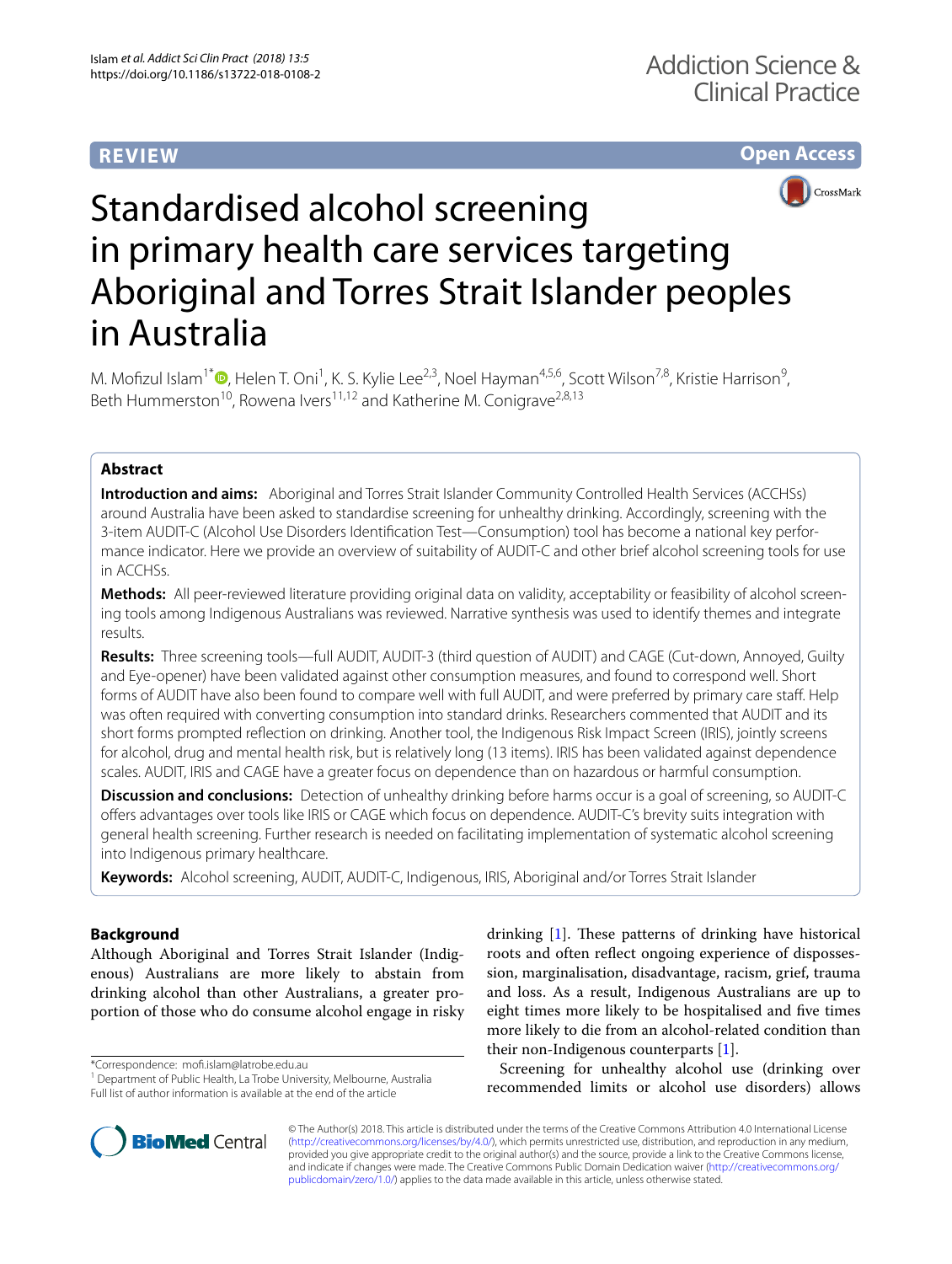identifcation of people who are at risk of developing a health or social problem due to alcohol even if they have not experienced such a problem. Health problems linked to alcohol include common conditions such as raised blood sugar or blood pressure, poor sleep, anxiety or depression or alcohol dependence. The screening process itself can give the individual a chance to refect on their consumption and may result in reduced consumption [\[2](#page-10-1), [3\]](#page-10-2). In addition, a brief structured conversation on drinking (brief intervention) has been found to result in reductions of drinking for a broad range of unhealthy alcohol use, at least in the short term [[4](#page-10-3)]. A brief discussion about drinking after a 'positive' screen, is a cost-efective way to help individuals in primary health care settings whose drinking poses a risk to their health or wellbeing [[4\]](#page-10-3). Those with alcohol dependence can also be referred to specialised drug and alcohol services if needed.

Around the world, drinkers with an alcohol use disorder (harmful use or dependence) tend to seek help late when significant harms have already occurred. There are many barriers to Indigenous Australians accessing alcohol treatment, including lack of culturally appropriate services and resources, lack of transport or childcare, and actual or perceived racism  $[5, 6]$  $[5, 6]$  $[5, 6]$  $[5, 6]$ . These barriers may further delay help-seeking [[7](#page-11-1), [8](#page-11-2)]. Because of this, active screening and discussion of drinking is particularly important.

Aboriginal and Torres Strait Islander Community Controlled Health Services (ACCHSs) provide access to culturally appropriate and accessible services. However, in these busy primary health care services, clients often present with complex health and social needs [[9\]](#page-11-3). So, it can be difficult to find time to conduct alcohol screening alongside responding to the reason for a person's visit. Alcohol can also be a sensitive topic, because of experience of racially-based assumptions about drinking, or because of shame about alcohol-related social problems.

Alcohol screening has been included for many years in the annual Aboriginal or Torres Strait Islander health check, and reporting on clients' drinking status has been part of national key performance indicators for ACCHSs [[10\]](#page-11-4). However, the criteria used to classify an individual as a 'safe' or 'unsafe' drinker were not defned. Diferent health staff could have different perceptions of what drinking patterns are safe. Recently the federal government asked ACCHSs, which receive federal funding, to standardise their alcohol screening. As a result, from June 2017 all ACCHSs were asked to report results of screening using the 3-question Alcohol Use Disorders Identifcation Test—Consumption (AUDIT-C) [\[11](#page-11-5)].

AUDIT-C asks about frequency and quantity of drinking, and the frequency of drinking six or more 'standard' drinks (where a standard drink is 10 g ethanol in

Australia). AUDIT-C has been widely validated internationally as a tool for detecting unhealthy drinking in a primary care setting. It is one of many brief screening tools that have been used globally. AUDIT-C and other alcohol screening questionnaires vary in specifcity, sensitivity, cut-off score, length and ease of use. Their performance can also vary with diferent population subgroups [[12\]](#page-11-6). Some of these screening tools, including AUDIT, AUDIT-C, CAGE (Cut-down, Annoyed, Guilty and Eyeopener) and CRAFFT (Car, Relax, Alone, Forget, Friends, Trouble) have been used among Indigenous populations in other parts of the world  $[13–24]$  $[13–24]$  $[13–24]$  $[13–24]$ . However, only a small number of studies examine their validity and acceptability in that setting [\[15](#page-11-9)[–17](#page-11-10)].

In this paper we examine evidence for the suitability and acceptability of AUDIT-C and of alternative validated brief alcohol screening tools for routine use in primary health care services targeting Indigenous Australians.

#### **Methods**

A review was conducted of all original data on validity, acceptability or feasibility of alcohol screening among Indigenous Australians published up to April 2017. A range of search terms were used in Web of Science, Pub-Med and MEDLINE to identify potential peer-reviewed articles (Fig. [1](#page-4-0)). Grey literature was also searched (e.g., reports, monographs and clinical guidelines) for original data on alcohol screening among Indigenous Australians using the Australian Indigenous HealthInfoNet, the Indigenous Australian Alcohol and Other Drugs Bibliographic Database and the Google Scholar search engine. Finally, hand searching of reference lists was undertaken. The literature search was conducted by the frst and second author (MMI, HO), and the search approach and retrieved articles were checked by an expert librarian.

Peer-reviewed articles that provided original data on validity, acceptability or feasibility of alcohol screening tools and/or brief interventions among Aboriginal or Torres Strait Islander peoples in Australia were included. Duplicate studies were excluded. Data was extracted independently by the frst author (MMI) utilising a template in line with the aims of this review. A narrative synthesis of the retrieved literature was conducted by the frst (MMI) and the senior author (KC). A narrative synthesis is an approach to synthesise and summarise fndings from multiple studies that relies primarily on the use of words and text; it uses a textual approach to describe the key fndings extracted from the reviewed article [[25](#page-11-11), [26\]](#page-11-12). This method is suited where there is considerable diversity in the methods used in the retrieved literature, including in design and/or data collection techniques [[27\]](#page-11-13).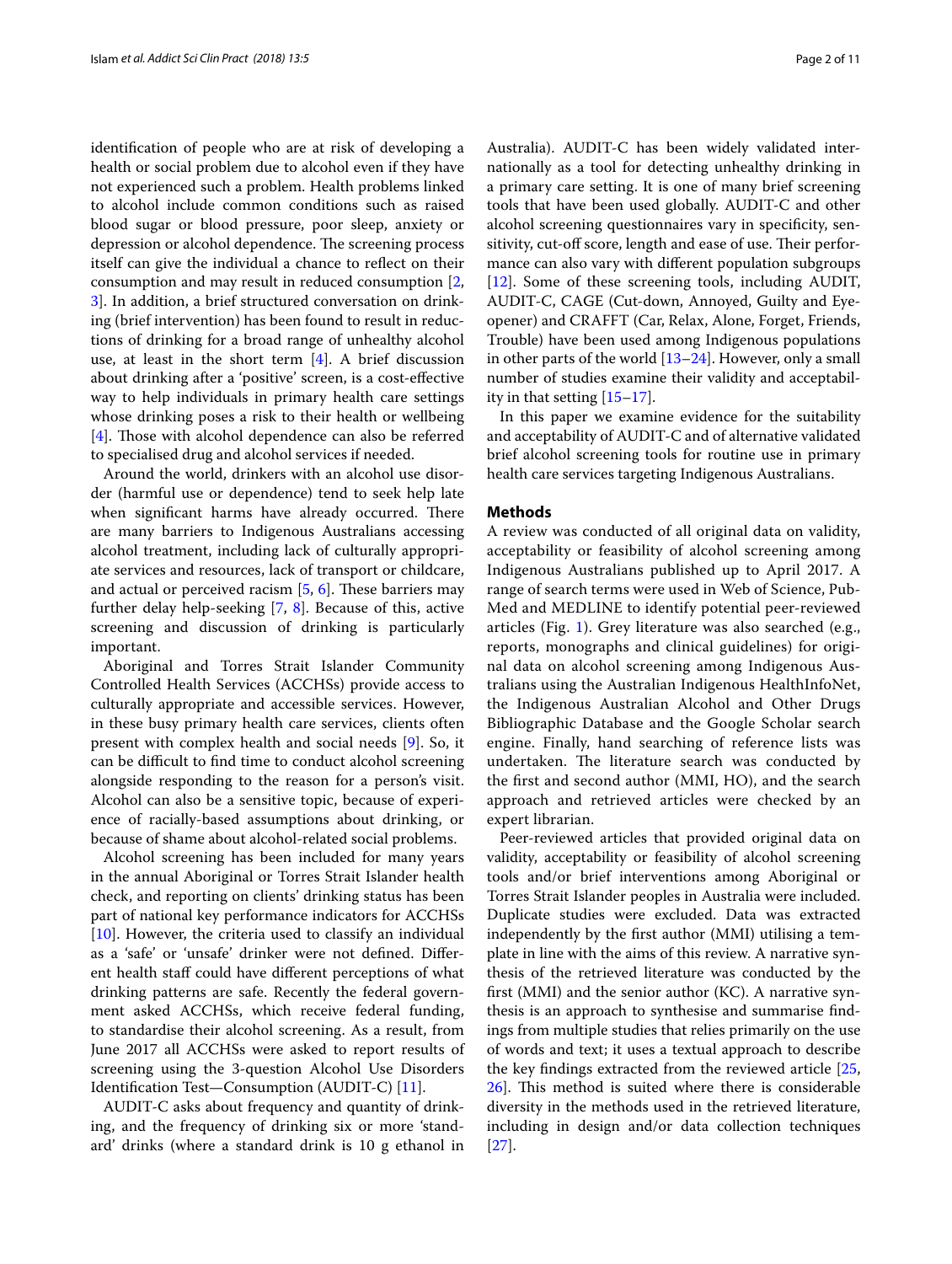

## <span id="page-4-0"></span>**Results**

A total of 170 articles were found from searches of mainstream academic databases and an additional 10 references from other sources (Fig. [1](#page-4-0)). After applying the inclusion/exclusion criteria, 15 articles were considered and 13 were fnally selected for data extraction and analysis.

The literature revealed an awareness of the need to use culturally appropriate but standardised measures for screening and assessment of alcohol use among Indigenous Australians [[5,](#page-10-4) [9\]](#page-11-3). For instance, Gray et al. [\[9](#page-11-3)] mentions that interventions to reduce alcohol-related harm cannot simply be transferred from non-Aboriginal to Aboriginal settings. However, there were few investigations about the acceptability and validity of alcohol screening tools in ACCHSs (Table [1\)](#page-5-0). A summary of the literature, which includes data on the validity, acceptability or feasibility of AUDIT and its short forms (e.g. AUDIT-C, AUDIT-3), and on CAGE, SMAST (Short Michigan Alcoholism Screening Test), IRIS and KAT (Khavari Alcohol Test) questionnaires is presented below.

## **The Alcohol Use Disorders Identifcation Test (AUDIT) and its short‑forms**

AUDIT is a 10-item screening tool that was developed and internationally validated under the auspices of the World Health Organization. It has three questions which ask about consumption (also known as AUDIT-C), three about dependence, and four about efects of drinking. AUDIT and its short-forms predominate in the sparse literature available on alcohol screening in ACCHSs.

AUDIT has been found to have good internal consistency (alpha coefficient of  $0.94$ ) and good correlation  $(r = 0.69)$  with a 12-item measure of alcohol consumption, (KAT) in remote northern Queensland [[28](#page-11-14)]. However, challenges in quantifying alcohol consumption were noted, particularly given the common practice of sharing alcohol. In a New South Wales (NSW) urban setting, AUDIT was found to be acceptable and was observed to prompt refection and provide a springboard for a con-versation on drinking [[5\]](#page-10-4).

Despite AUDIT's acceptability in a community setting, several mixed methods, qualitative and quantitative studies reported barriers to using AUDIT in ACCHSs. In a study in an urban ACCHS, Aboriginal health workers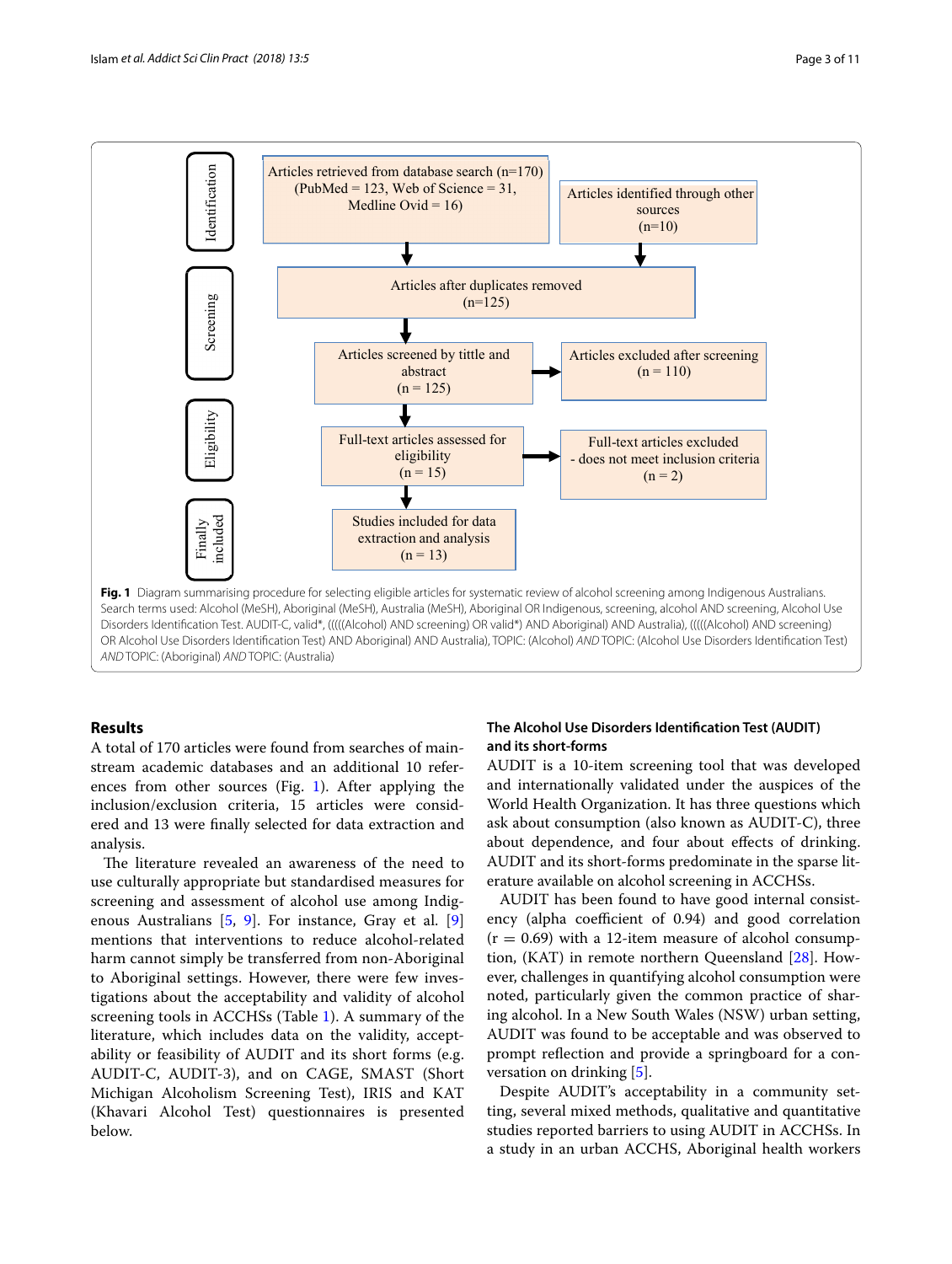<span id="page-5-0"></span>

| References                      | Table 1 Research on alcohol screening tools among Indigenous Australians<br>Setting (remoteness) | Participants                                                                     | Screening tool (number of items)                                                                                                      | Study type                                                                                                                                                                                            | Some relevant observations                                                                                                                                                                                                                                                                                                                                                                                         |
|---------------------------------|--------------------------------------------------------------------------------------------------|----------------------------------------------------------------------------------|---------------------------------------------------------------------------------------------------------------------------------------|-------------------------------------------------------------------------------------------------------------------------------------------------------------------------------------------------------|--------------------------------------------------------------------------------------------------------------------------------------------------------------------------------------------------------------------------------------------------------------------------------------------------------------------------------------------------------------------------------------------------------------------|
| Skowron and Smith [36]          | Port Hedland area<br>(Remote WA) <sup>a</sup>                                                    | Homeless Aboriginal<br>$people (n = 162)$                                        | SMAST <sup>c</sup> (12 items)<br>CAGE <sup>b</sup> (4 items)                                                                          | compared with clinical<br>interview on drinking<br>Quantitative: CAGE                                                                                                                                 | CAGE had reasonable validity in comparison with clinical<br>SMAST was found hard to understand by participants in<br>Those with higher CAGE score drank more on previous<br>day, and more frequently<br>a pilot study<br>interview                                                                                                                                                                                 |
| Hunter et al. [24]              | Kimberley region (Very<br>remote, WA)                                                            | munity members<br>Aboriginal com-<br>$(n = 516)$                                 | CAGE (4 items) (reworded for local<br>use of English)                                                                                 | with clinician interview<br>Quantitative: compared                                                                                                                                                    | CAGE scores were associated with frequency of alcohol<br>Over half of ex-drinkers had a CAGE score of 2 or more<br>consumption                                                                                                                                                                                                                                                                                     |
| Brady et al. [29]               | ACCHS (Urban)                                                                                    | Health staff (n = 14),<br>clients (20)                                           | AUDIT <sup>d</sup> (10 items); Two questions:<br>patient drank, and amount and<br>average days per week the<br>type of drinks per day | Mixed methods                                                                                                                                                                                         | AUDIT was reported by health workers to be long and<br>Problems with question comprehension, when using<br>Preferred two questions on frequency and quantity<br>standard English phrasing<br>intrusive                                                                                                                                                                                                             |
| Kowalyszyn and Kelly<br>[28]    | (Remote far north<br>Community setting<br>Queensland)                                            | munity members<br>Aboriginal com-<br>(66.<br>르                                   | AUDIT (10 items)<br>KAT <sup>e</sup> (12 items)                                                                                       | Quantitative: two screen-<br>ing tools compared                                                                                                                                                       | Sharing of alcohol led to challenges in quantification of<br>AUDIT seemed easier for participants to complete and<br>High correlation between AUDIT and KAT responses<br>had more face validity<br>drinking                                                                                                                                                                                                        |
| Schlesinger et al. [37]         | regional and remote<br>Clinical and non-clin-<br>ical services (Urban,<br>Queensland)            | clients of services<br>Aboriginal and Tor-<br>res Strait Islander<br>$(n = 175)$ | IRIS <sup>f</sup> (13 items)                                                                                                          | health scales, and inter-<br>pared with AUDIT, two<br>by Aboriginal commu-<br>view on consumption<br>Quantitative: IRIS com-<br>(SDS9, LDQ <sup>h</sup> ), mental<br>dependence scales<br>nity worker | per occasion; some false negatives for women with 7+<br>Good sensitivity for detecting men drinking 11+ drinks<br>IRIS was validated as a screen for alcohol and drug, and<br>alcohol risk, substance use, dependence, and mental<br>IRIS had good convergent validity with other scales for<br>health, including AUDIT<br>mental health risk<br>drinks                                                            |
| Clifford and Shakeshaft<br>[20] | ACCHSs: (One urban<br>and one rural, in<br>NSW)                                                  | Health staff (n = 32)<br>patients<br>$= 24$<br>and <sub>1</sub><br>르             | AUDIT (10 items)                                                                                                                      | and group interviews of<br>staff and (separately) of<br>Mixed methods: survey<br>patients                                                                                                             | Patients screened with AUDIT-C reportedly showed more<br>Staff and patients preferred the first three items of AUDIT<br>screened with a single question on average consump-<br>Staff and patients preferred screening to be part of a<br>interest in their drinking risk than those previously<br>routine health check rather than opportunistic<br>(AUDIT-C) over the full AUDIT;<br>Staff reported:<br>tion; and |
| Clifford et al. [38]            | and regional NSW <sup>1</sup> )<br>Five ACCHSs (Urban                                            | Health staff ( $n = 37$ )                                                        | questions that were being used<br>A range of (typically unvalidated)<br>by health services                                            | structured group staff<br>Qualitative; (semi-<br>interviews)                                                                                                                                          | A range of questions were being used, and often did not<br>Except in adult health check, screening was generally<br>quantify consumption clearly<br>selective                                                                                                                                                                                                                                                      |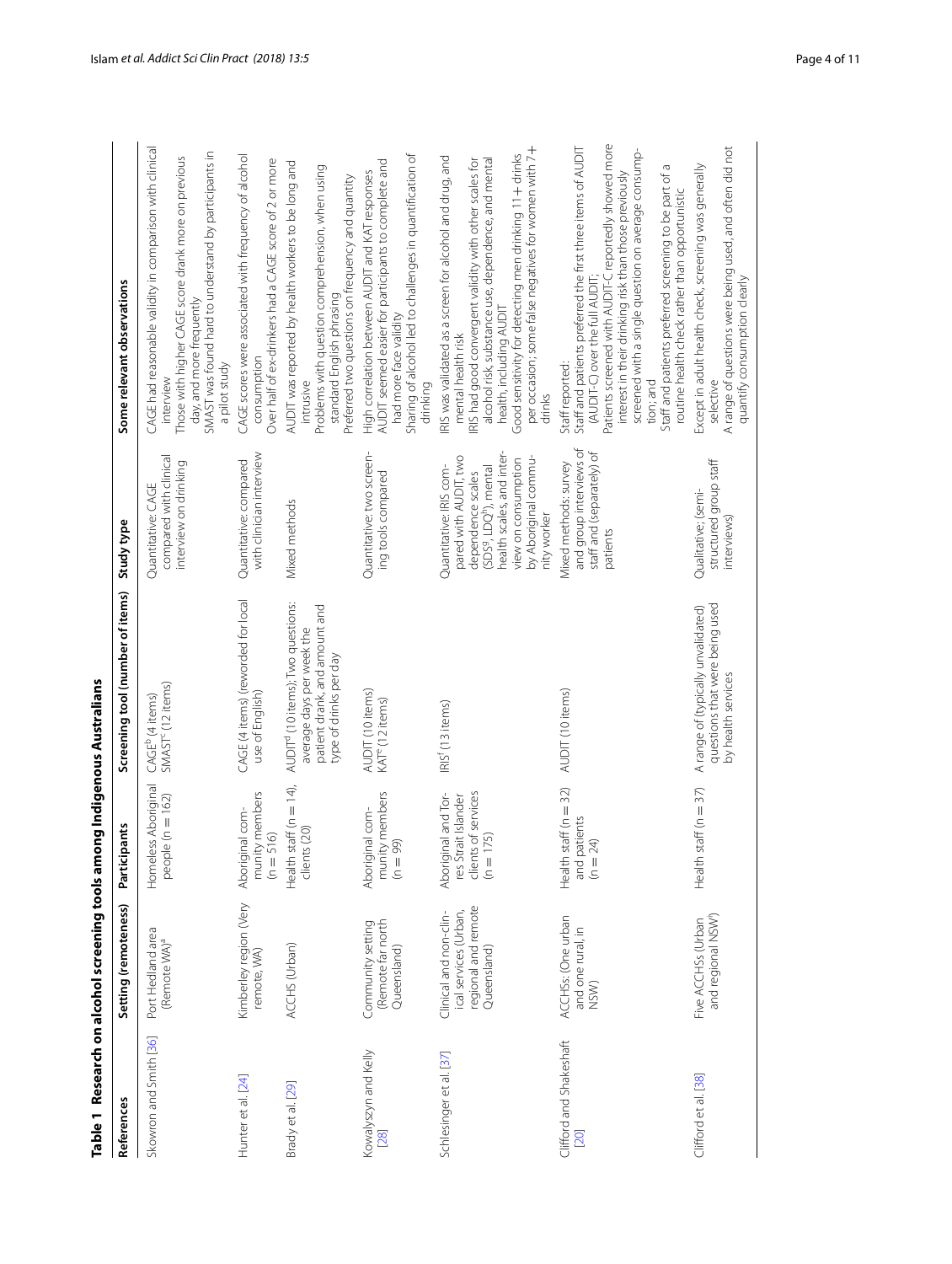| <b>Labititities - Pice</b>                        |                                                                              |                                                                              |                                                                                                                                           |                                                                                                |                                                                                                                                                                                                                                                                                                                                          |
|---------------------------------------------------|------------------------------------------------------------------------------|------------------------------------------------------------------------------|-------------------------------------------------------------------------------------------------------------------------------------------|------------------------------------------------------------------------------------------------|------------------------------------------------------------------------------------------------------------------------------------------------------------------------------------------------------------------------------------------------------------------------------------------------------------------------------------------|
| References                                        | Setting (remoteness)                                                         | Participants                                                                 | Screening tool (number of items)                                                                                                          | Study type                                                                                     | Some relevant observations                                                                                                                                                                                                                                                                                                               |
| Conigrave et al. [5]                              | Aboriginal community-<br>based groups (Urban<br>NSW)                         | Aboriginal group<br>participants<br>$(n = 47)$                               | AUDIT (10 items) Rephrased for<br>local English use                                                                                       | researcher observation<br>Quantitative plus                                                    | While AUDIT-C may be enough to identify risk, the whole<br>available for individuals not comfortable with reading<br>AUDIT seemed easy to understand, as long as help was<br>AUDIT provided a chance for the drinker to reflect on<br>Community members appeared interested to receive<br>impacts of their drinking<br>their AUDIT score |
| Lee et al. [30]                                   | -mainstream (Urban,<br>NSW)<br>Alcohol and drug<br>treatment service         | Staff and Aboriginal<br>patients ( $n = 21$ ,<br>$n = 24$ respec-<br>tively) | AUDIT-C—modified <sup>i</sup> (3 items)                                                                                                   | Mixed methods                                                                                  | An interviewer asked the AUDIT-C questions in a conver-<br>numeracy, a culture of sharing alcohol, and a common<br>Interviewer helped quantify drinking, as challenges with<br>interpretation of the term 'to drink' as 'to drink very<br>sational style, adapting phrasing as needed<br>heavily'                                        |
| Ober et al. [23]                                  | Prisons in Queensland                                                        | Aboriginal or Torres<br>inmates ( $n = 395$ )<br>Strait Islander             | IRIS—modified (13 items); Ask-<br>ing about substance use in<br>12-months before prison                                                   | Quantitative: compared<br>against CIDI                                                         | IRIS had a high sensitivity (94%) and low specificity (33%)<br>RIS was compared against ICD10 criteria for substance<br>use disorders (using CIDI)                                                                                                                                                                                       |
| Calabria et al. [32]                              | settings; (urban and<br>community-based<br>Primary care and<br>regional NSW) | Aboriginal patients<br>nity members<br>$(n = 136)$<br>and commu-             | AUDIT (10 items); Used plain Eng-<br>lish, no conversion to standard<br>AUDIT-C (3 items)<br>AUDIT-3 (1 item)<br>drinks                   | Quantitative: short forms<br>of AUDIT compared<br>against full AUDIT                           | AUDIT-C and AUDIT-3 (at appropriate cut-offs) compare<br>favourably to full AUDIT                                                                                                                                                                                                                                                        |
| Gray et al. [9]                                   | through to remote)<br>Several sites-ACCHS<br>and community-<br>based (urban  | five studies; plus<br>overview of their<br>Researchers of<br>results         | AUDIT (10 items)                                                                                                                          | people; workshops with<br>studies with Aboriginal<br>Review of five alcohol<br>the researchers | Few people (Aboriginal or otherwise) have a clear under-<br>standing of a'standard drink'and the amounts poured<br>Understanding cultural context is key<br>or consumed as 'a drink' generally                                                                                                                                           |
| Noble et al. [35]                                 | An ACCHS (Regional<br>NSW)                                                   | $(n = 188;$ of whom<br>72% were Abo-<br>Service clients<br>riginal           | Via touch-screen laptop<br>AUDIT-3m <sup>k</sup> ; (2 items)                                                                              | with 7-day retrospective<br>Quantitative: compared<br>drinking diary                           | equivalently classified by the two measures (weighted<br>7-day diary missed 31% of current drinkers who did not<br>81% of Aboriginal current drinkers (n = 69) were<br>consume alcohol in the past week<br>kappa = 0.77, 95% CI 0.73, 0.83)                                                                                              |
| <sup>a</sup> WA: the state of Western Australia   |                                                                              |                                                                              |                                                                                                                                           |                                                                                                |                                                                                                                                                                                                                                                                                                                                          |
|                                                   | SMAST: 12 items, short Michigan Alcoholism Screening Test                    |                                                                              |                                                                                                                                           |                                                                                                | <sup>b</sup> CAGE: four questions which relate to being unable to Cut down on drinking; being Annoyed by people criticising drinking, Guilt about drinking, Eye opener or morning drink to get over adverse effects                                                                                                                      |
|                                                   |                                                                              |                                                                              | <sup>d</sup> Alcohol Use Disorders Identification Test (AUDIT):10 items, with three on consumption, three on dependence and four on harms |                                                                                                |                                                                                                                                                                                                                                                                                                                                          |
|                                                   |                                                                              |                                                                              | $^{\rm e}$ Khavari alcohol test (KAT): 12 questions which enquire into consumption of different types of alcoholic beverages              |                                                                                                |                                                                                                                                                                                                                                                                                                                                          |
| f Indigenous Risk Impact Screen (IRIS)            |                                                                              |                                                                              |                                                                                                                                           |                                                                                                |                                                                                                                                                                                                                                                                                                                                          |
| Severity of Dependence Scale (SDS)<br>ō           |                                                                              |                                                                              |                                                                                                                                           |                                                                                                |                                                                                                                                                                                                                                                                                                                                          |
| <sup>h</sup> Leeds Dependence Questionnaire (LDQ) |                                                                              |                                                                              |                                                                                                                                           |                                                                                                |                                                                                                                                                                                                                                                                                                                                          |

**Table 1continued**

INSW: the state of New South Wales NSW: the state of New South Wales

J AUDIT C changes: Q2 was asked before Q1; Q3 was adapted to fit Australian drinking guideline to reduce risk from a single occasion of drinking;"How often would you have four or more standard drinks each time you<br>drink?" j AUDIT C changes: Q2 was asked before Q1; Q3 was adapted to ft Australian drinking guideline to reduce risk from a single occasion of drinking: "How often would you have four or more standard drinks each time you drink?" Note that respondents were not asked to convert to standard drinks

k AUDIT 3m: The third question of AUDIT modified to fit two Australian drinking guiddlines; "How often do you have MORE THAN 4 standard drinks on one occasion?" and "How often do you have MORE THAN 2 standard<br>drinks in one AUDIT 3m: The third question of AUDIT modifed to ft two Australian drinking guidelines; "How often do you have MORE THAN 4 standard drinks on one occasion?" and "How often do you have MORE THAN 2 standard drinks in one day?" (visual images representing that amount are provided)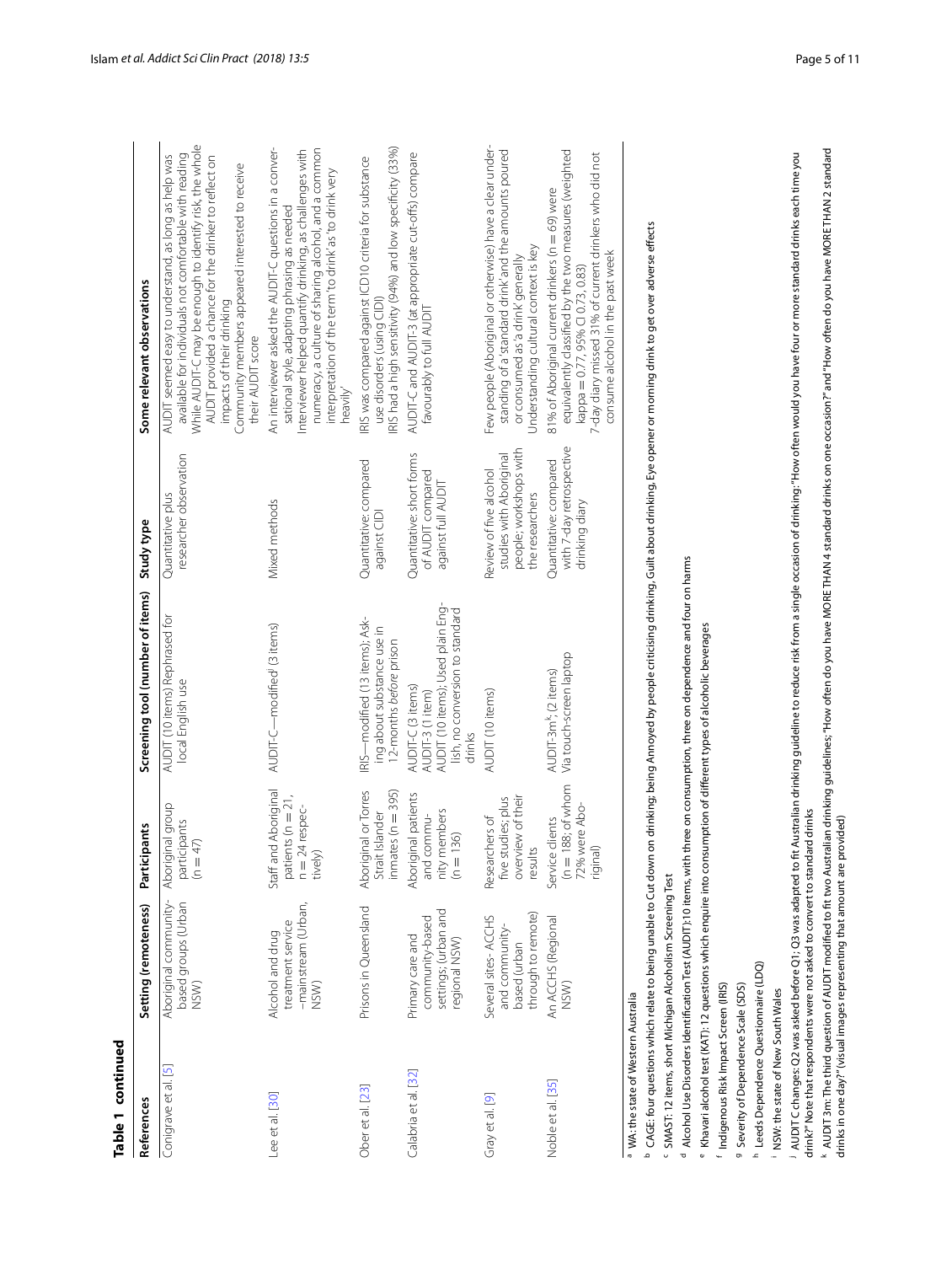said that they found the full AUDIT long. Some clients were reported to be displeased when presenting to the ACCHS for one health concern and then being asked 10 seemingly unrelated questions about alcohol [[29\]](#page-11-16). Staff in that ACCHS and another service expressed a strong preference for only 2–3 consumption questions instead of the full AUDIT  $[20, 29]$  $[20, 29]$  $[20, 29]$  $[20, 29]$  (see below).

In the urban study above, Aboriginal health workers also found questions in the full AUDIT were "intrusive", "getting too close", and "prying into their [clients'] private life"  $[29]$  $[29]$  $[29]$ . They said that: "You need someone out [side] of the extended family [to do this screening], someone out of it all" [\[29\]](#page-11-16). After switching to screening for consumption only, and after 12-months implementation, staf reported screening for alcohol consumption was getting easier.

Several studies pointed out the difficulty of quantifying consumption, in particular, the difficulty of asking individuals to convert their drinking to 'standard drinks' when using AUDIT with its original wording [[30](#page-11-20)]. Several approaches were used to help with this. Visual aids, either printed or on a computer, to show the clinician or client what the equivalent measure of a standard drink is [\[3](#page-10-2), [29–](#page-11-16)[31](#page-11-24)]. Three studies in urban and regional NSW used a modifed version of AUDIT, which allowed respondents to record their consumption as 'drinks' rather than as 'standard drinks' [\[5](#page-10-4), [30,](#page-11-20) [32\]](#page-11-22). The authors acknowledged that this approach may not be perfect, but that having a tool that was understandable and easy to administer outweighed any potential loss in accuracy. The authors were not able to examine the impact of this modifcation on sensitivity. In another study in an ACCHS in regional NSW, a touchscreen computer showed an image of a drinking threshold (e.g. four standard drinks was shown as an image of  $1.5 \times 750$  ml bottles of beer) when asking a modifed version of AUDIT-Q3 (frequency of drinking  $2+$  or 4+ drinks per day) [[31\]](#page-11-24). The computer was found to be an acceptable way to conduct screening in the clinic waiting room. Another challenge with quantifying drinking, is that sharing is a cultural norm, and drinkers may sometimes report on the consumption of the entire group, rather than on their own consumption [[5](#page-10-4), [28,](#page-11-14) [33](#page-11-25)].

Some researchers reported that AUDIT Question 4 ("How often during the last year have you found that you were not able to stop drinking once you had started?") can cause confusion, as some individuals regularly stop drinking when they run out of alcohol or money [\[34](#page-11-26)]. So, continuation of drinking is more reliant on supply than on presence of alcohol dependence.

The phrasing of several questions of AUDIT was adapted to local English in consultation with local Aboriginal people. For example, the local English translation of Question 7 (on guilt or regret about drinking) was

diferent in a remote and in an urban Australian location [[24,](#page-11-8) [30](#page-11-20)].

Shorter forms of AUDIT have been found acceptable in several ACCHSs. In some NSW ACCHSs the preferred short screen was AUDIT-C (the frst three questions of AUDIT) [[20\]](#page-11-18). In one urban ACCHS the preferred screen was a variant of only AUDIT Questions 1 and 2 (i.e. asking about number of days drinking in a week, and quantity and type of drinking) [\[29\]](#page-11-16). In another regional NSW study, a modifcation of AUDIT-3 alone was used and found to be acceptable [\[35\]](#page-11-23).

In urban and regional NSW, recommended cut-of scores for AUDIT-C and AUDIT-3 were determined in comparison with the full AUDIT  $[32]$  $[32]$  $[32]$ . The cut-off scores selected were: for at-risk drinkers, AUDIT-C  $\geq$  5, AUDIT-3  $\geq$  1; for high-risk drinkers, AUDIT-C  $\geq$  6, AUDIT-3  $\geq$  2; and for likely dependent drinkers, AUDIT- $C \geq 9$ , AUDIT-3  $\geq 3$ . Adequate sensitivity and specificity were achieved for these cut-off scores for both AUDIT-C and AUDIT-3, relative to the 10-item AUDIT. The authors concluded that AUDIT-C provided nearly as good an estimate of alcohol misuse as the full AUDIT. However, no external criteria (e.g. clinical assessment) were available to assess performance of the full AUDIT.

In regional NSW, the modifed version of AUDIT-3 (AUDIT-3m; Table [1](#page-5-0)) agreed well with a 1-week retrospective drinking diary [[35\]](#page-11-23). However, the AUDIT-3m identified more current drinkers than the diary. The authors comment that this was because a 1-week diary did not adequately capture episodic drinking patterns.

#### **Other tools**

The 4-item CAGE has been used among Indigenous Australians in Western Australia, sometimes with modifed wording [[24,](#page-11-8) [36\]](#page-11-15). CAGE was found to have reasonable validity in a remote setting, where individuals with a high score were found to have consumed signifcantly more alcohol on the day before interview [\[36](#page-11-15)]. Similarly, in a later study in very remote Western Australia, CAGE scores were associated with frequency of drinking [\[24](#page-11-8)]. However, in the latter study it was noted that over half of ex-drinkers scored two or more on the CAGE items [\[24](#page-11-8)]. In a pilot study for the above work in remote Western Australia, the SMAST was administered to 12 Aboriginal participants, but was not used further as participants had difficulty understanding its 12 questions [[36\]](#page-11-15).

As noted above, in a remote Queensland Aboriginal community the KAT (a 12-item scale to assess consumption) was compared with AUDIT. There was good correlation between the two measures, however AUDIT was found easier to administer and had greater face validity [[28\]](#page-11-14).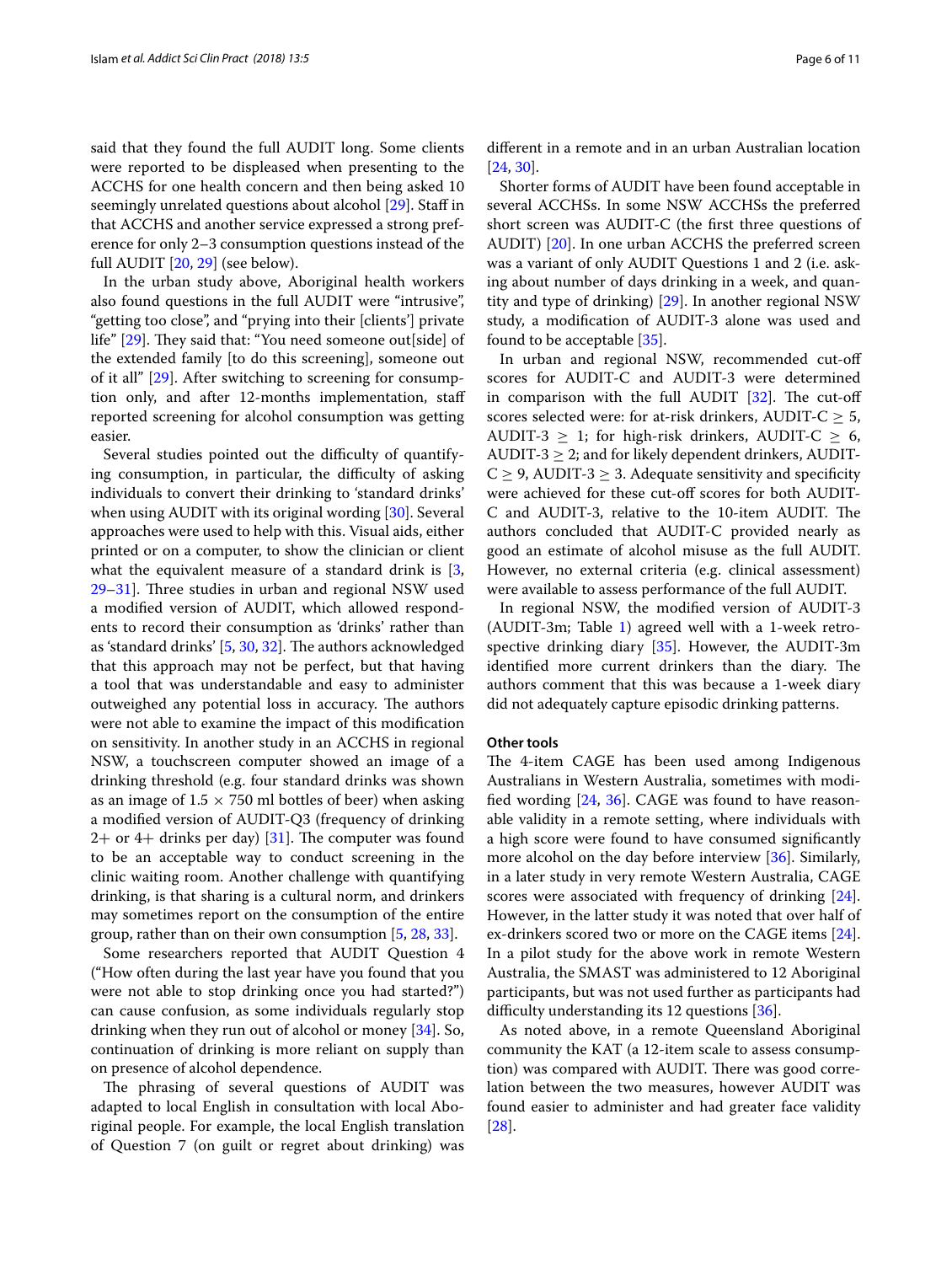#### **The Indigenous Risk Impact Screen (IRIS)**

IRIS is a 13-item tool which screens jointly for risk of alcohol use, other drug use, and mental health [\[37\]](#page-11-17). It was developed by Indigenous and non-Indigenous investigators. The IRIS has been reported to be acceptable and culturally appropriate and found valid in relation to recognised international questionnaires for assessing substance use dependence and mental health at the time of its development. IRIS asks about alcohol and other drugs simultaneously (e.g. "In the last 6 months have you needed to drink or use more drugs to get the efects you want?"). Its seven substance use questions focus only on aspects of dependence. There is no question on amount or frequency of consumption. In men it had high sensitivity for detecting  $11+$  standard drinks per occasion, but in women it had imperfect sensitivity for detecting 7+ drinks. In a subsequent study of Indigenous prison inmates in Queensland [\[23](#page-11-21)], a version of IRIS modifed to ask about the pre-prison period was found to have high sensitivity (94%), but low specificity (33%) in detecting substance use disorders. The final six questions of IRIS screen for mental health risk and past psychological trauma. IRIS is said to be used and found to be acceptable by a range of services for Indigenous Australians [[23](#page-11-21)] however it is not clear if this is primary care sections of the services, or other (e.g., mental health and wellbeing) sections.

#### **Discussion**

Screening and early discussion of drinking is important in improving health, given the role of alcohol as a risk factor for a wide range of common conditions, such as diabetes, hypertension, cardiac arrhythmias and cancers [\[39,](#page-11-27) [40\]](#page-11-28). However, only a small number of screening tools have been validated for use with Indigenous Australian peoples. AUDIT and its short forms, IRIS and CAGE were all found to have validity compared to other screening tools or questions on alcohol consumption. Responses to the 12-item KAT correlated with those of AUDIT, but KAT was found less easy to use in Indigenous settings. AUDIT and its short forms were the only instruments for which data was available on feasibility of routine implementation in ACCHS primary care. Services found the full 10-item AUDIT too lengthy for busy primary care settings, and strongly preferred only 2–3 of AUDIT's consumption questions.

# **Acceptability and feasibility for screening in an ACCHS setting**

ACCHSs offer a unique opportunity for screening, given their accessibility and appropriateness for Indigenous Australian peoples. However, services are dealing with many other complex health and social needs. A screening tool for use in ACCHSs needs to be acceptable, easily understood by the clients and staf, and quick to use and score [\[29](#page-11-16), [38](#page-11-19)]. Anecdotally many ACCHSs have adopted AUDIT or (more often) its shorter versions and found it useful, even in remote settings. Others, particularly in remote regions, have reported challenges with quantifying consumption, which may be of a 'stop-start' rather than a regular pattern. Meanwhile, other services have chosen IRIS as their preferred screening tool. However, there is no publicly available data on the extent of use of either IRIS or AUDIT-C in ACCHSs, and on whether these are being used more in primary care sections of the service, or by drug and alcohol, mental health or social and emotional wellbeing units.

AUDIT-C's brevity (at 3 items) is a major strength for the primary care context  $[34]$  $[34]$ . There are several reports on use of AUDIT's short forms (1–3 items) in ACCHSs  $[29, 32, 35, 38]$  $[29, 32, 35, 38]$  $[29, 32, 35, 38]$  $[29, 32, 35, 38]$  $[29, 32, 35, 38]$  $[29, 32, 35, 38]$  $[29, 32, 35, 38]$  $[29, 32, 35, 38]$ . These brief screening tools can more readily be embedded into a general clinical interview or routine health check than a 10–13 item instrument, such as the full AUDIT or IRIS. Because of AUDIT-C or AUDIT-3's focus on consumption, these tools have good potential to detect drinking that is over recommended limits, and not necessarily causing current harms or symptoms of dependence.

Another advantage of AUDIT-C (or AUDIT) over other alcohol screening tools is that these start with a mild question ("How often do you have a drink containing alcohol?"). The response options include "never". Given that the majority of Indigenous Australians are likely to be current non-drinkers [\[1](#page-10-0)], this may be more acceptable than an initial question that focuses on heavy drinking or dependence  $[41]$  $[41]$ , which is the case with CAGE or IRIS. Only one study examined AUDIT-3 (in modifed form) as a single question, and in this study, electronic delivery mode was used to visually demonstrate the drinking thresholds (e.g. How often did you drink more than this?).

IRIS was developed in clinical and non-clinical settings by and for Indigenous Australian peoples [\[37](#page-11-17)]. IRIS's approach to integrated screening for alcohol, other drug use disorders and mental health risk is compatible with the holistic view of health among Indigenous Australians. Its fnal item: "Do past events still afect your wellbeing today?" recognises the frequency of trauma, including that inficted by government child removal policies. Also, ending on a question about past psychological trauma may require de-briefng. In addition, all IRIS's substance use questions focus on dependence. This means that like CAGE, it is less well suited to detecting drinking which may be above recommended limits (and so pose a risk for health), but is not currently resulting in health problems, or dependence. There is not published data available on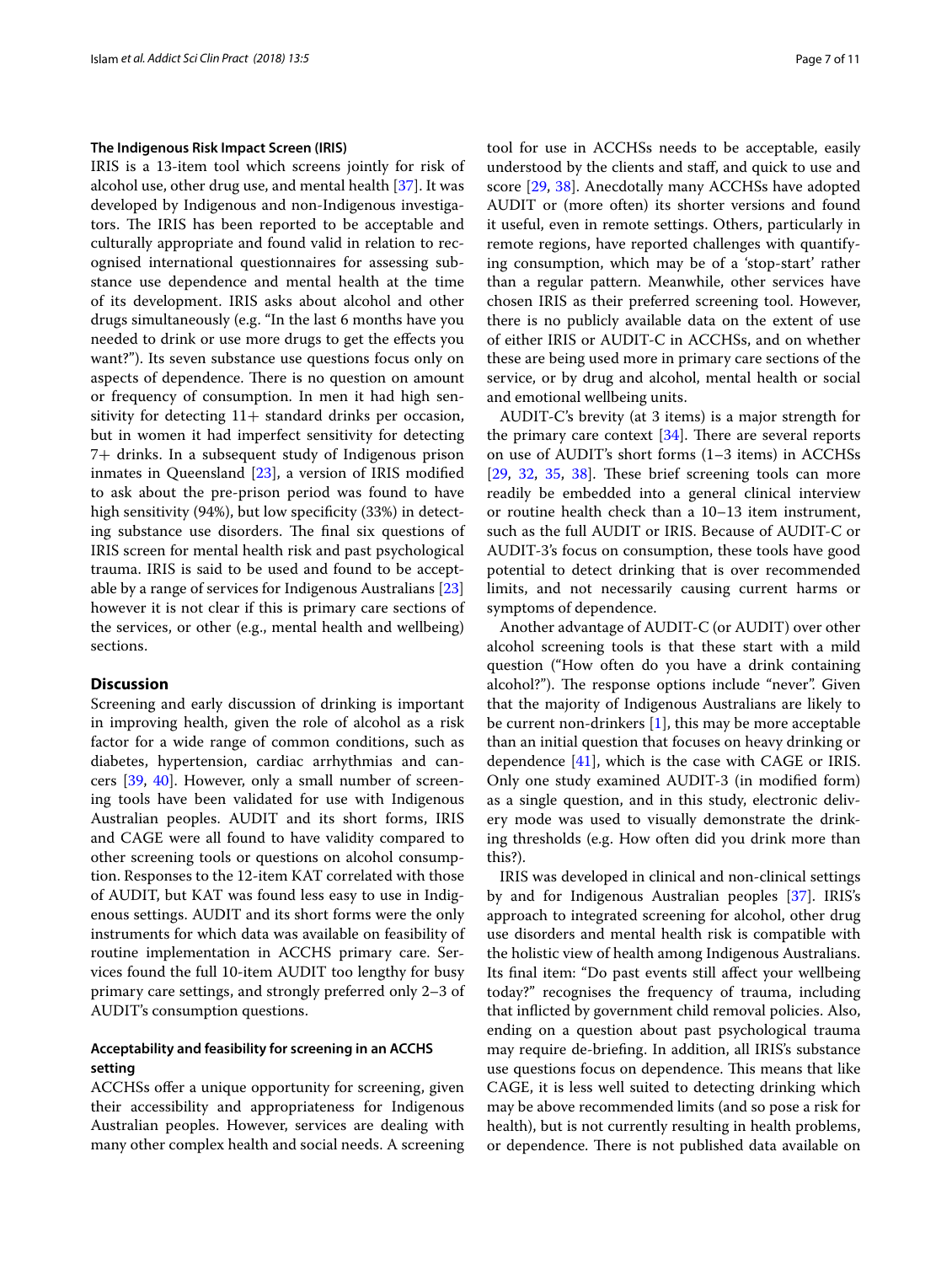the routine implementation of IRIS as a tool for universal screening in primary health care, but with 13 items, its length may pose challenges.

#### *National and international comparability*

AUDIT-C has been used in many other countries, cultures, and racial and ethnic groups [[18](#page-11-30), [19](#page-11-31)] such as African-American and Hispanic patients [\[42](#page-11-32)], Maori peoples [[21,](#page-11-33) [22](#page-11-34)], and First Nations Canadians [\[43](#page-11-35)]. Because of this, AUDIT and its short forms allow comparability of screening results with other services, and with international research.

#### **Reported challenges of screening**

Quantifcation of drinking was reported to be challenging in several studies [\[5](#page-10-4)]. This challenge affects any screening tool, such as AUDIT or its short forms which record consumption. People in 'dry' regions (where alcohol is prohibited) may have only episodic access to alcohol. Also, in any setting, relatively few people (Indigenous or other) have a clear understanding of the size of a 'standard drink', and individuals may not know the volume of a drink that they pour themselves. Non-standard containers may be used, for example wine poured into empty soft drink bottles [[33\]](#page-11-25). Furthermore, sharing of drinks, educational disadvantage [\[44](#page-11-36)], or difering traditional approaches to numbering can add to the challenge of quantifying the amount of alcohol consumed in terms of standard drinks [[30\]](#page-11-20). Hand-held iPad or interactive touch-screen computers have been used to assist participants to estimate consumption  $[31, 45]$  $[31, 45]$  $[31, 45]$  $[31, 45]$  $[31, 45]$ . These devices may also potentially reduce the time required to assess consumption [\[33\]](#page-11-25).

Several authors pointed to challenges in understanding questionnaires if they were not translated into local use of English or local language in consultation with local Aboriginal or Torres Strait Islander people [\[24,](#page-11-8) [30\]](#page-11-20). Formal translation and back translation may be indicated if signifcant changes are required [\[46](#page-11-38)]. If re-wording goes beyond simple 'translation', then the new scale may need cross-validation or checking against external criteria [\[47](#page-12-0)]. Even with translation, some questions may function differently in diferent settings. For example, Question 7 of AUDIT asks if a person feels guilty about their drinking, but the response may refect local community attitudes to drinking (acceptance of drinking) as much as individual regret [[34](#page-11-26)].

## **Areas for further research** *The AUDIT‑C cut‑of score and false positives*

Given the overall high prevalence of risky drinking among those who currently drink any alcohol among Indigenous Australians [\[48](#page-12-1)], and the challenges in accurately reporting drink size, a relatively low cut-off score (AUDIT-C  $\geq$  3 for women and  $\geq$  4 for men) is suggested. This is to ensure good sensitivity for detecting unhealthy alcohol use. These scores are lower than the nationally recommended cut-off scores for screening in the current Australian alcohol treatment guidelines ( $\geq$  5 for both women and for men). No screening test is perfect, and with these cut-offs some clients with low risk drinking can potentially screen as a 'false' positive. However the recommended 'treatment' response for a positive result is further assessment or empathic discussion of drinking [ $49$ ]. This can include clarification of recommended limits [\[50\]](#page-12-3). So it could be argued that such discussion may contribute to prevention and greater community-wide health literacy, regardless of the individual's current level of risk. However, further research could assess the overall impact of false positive assessment on staf workload and attitudes to screening. Also, training and evaluation of this is needed to ensure that discussions are conducted sensitively.

Clinical assessment after a positive screen result typically involves checking the drinking history, including drink sizes. Where drinking is above recommended limits, questions can be asked about harms from drinking or evidence of dependence, such as 'grog shakes' or loss of control over drinking [\[51](#page-12-4), [52](#page-12-5)]. Some clinicians with limited experience working with alcohol may prefer to use the remaining seven AUDIT or IRIS questions as a second stage screen for alcohol use disorders.

# *Refning the gold standard*

Alcohol screening tools have typically been validated against internationally published screening or assessment instruments. However it is not clear how valid those 'gold standards' themselves are in an Indigenous context [[33](#page-11-25), [34,](#page-11-26) [37](#page-11-17)]. Further research is needed to refne or develop reference standards. As AUDIT-C is now recommended for routine implementation in ACCHS, it is timely to assess this tool against an acceptable and appropriate gold standard in an Indigenous context.

#### *Research or evaluation of implementation*

Any screening or assessment approach could beneft from pilot testing across a range of settings [[33](#page-11-25), [34](#page-11-26)], as Indigenous Australians comprise many diverse peoples, including those living with more traditional lifestyles and speaking languages other than English.

#### **Likely challenges in implementation and need for training**

Clinicians need to be trained on how to estimate alcohol consumption, including standard drink quantities, drink sizes and sharing. There may also be cultural barriers to Indigenous health professionals asking about alcohol use when the client may be a close friend, or family or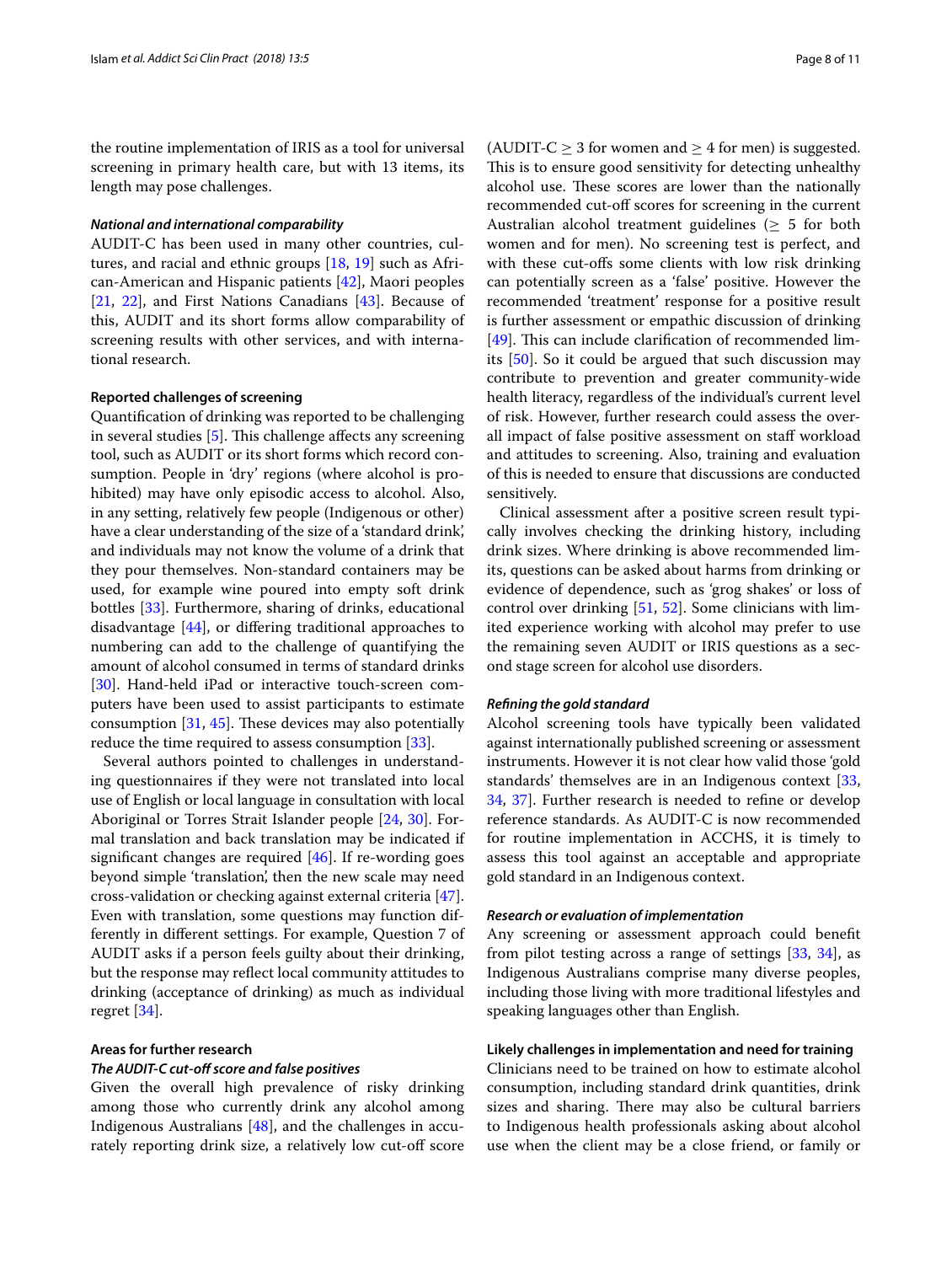community member [\[29\]](#page-11-16). Approaches such as embedding the alcohol questions into a general health check, and explaining that all clients are asked them is likely to reduce sensitivity [[9](#page-11-3), [44](#page-11-36)]. Also, universal rather than targeted screening, should reduce the sensitivity over time [[29\]](#page-11-16).

Clinicians are likely to beneft with the provision of an aid for converting drinking into standard drink sizes. A touchscreen computer or computer 'app' may eventually help overcome difficulties in assessing consumption, and may also increase privacy and lessen social desirability bias [\[31](#page-11-24), [33,](#page-11-25) [45,](#page-11-37) [53](#page-12-6)].

#### **Limitations**

There is a limited evidence base of literature on alcohol screening that is specifc to Indigenous Australians. Much of the screening research in Indigenous settings has included AUDIT or its short forms, so more data were available on this than on other tools. Moreover, while the fndings favoured the short forms of AUDIT over other tools, estimating standard drinks in order to calculate an AUDIT-C score accurately is cumbersome in an Indigenous context. Furthermore, the synthesis of evidence in this report relied on the authors' clinical and public health experience, so subjective judgements were needed. Thus, findings should be interpreted with caution. This review examines only validity and acceptability of brief alcohol screening tools. There remains minimal published evidence on the efectiveness of subsequent brief intervention, treatment or referral for unhealthy alcohol use in an Indigenous Australian setting [[54](#page-12-7)[–56](#page-12-8)]. This is an important area for further research.

### **Conclusion**

Research on appropriate alcohol screening tools for Indigenous Australians is sparse. However the short forms of AUDIT, including AUDIT-C appear to be suitable and valid for ACCHS primary care settings when delivered in locally appropriate language. Training may be needed to facilitate implementation, including accurate screening of consumption level, responses to a positive screening result. Embedding the screening questions into practice software will also support implementation of screening. Clients (and clinicians) should be supported to quantify drinking by an interpreter, and/or by use of visual aids and/or computer technology. Positive screening should be followed either by clinical assessment or a second stage screen (e.g. IRIS or the remaining AUDIT questions). IRIS may be valuable as an additional tool in drug and alcohol, or social and emotional wellbeing sections of ACCHSs where there may be less time pressure, and to put alcohol use in its broader context of other substance use and mental health. Given the high prevalence

of alcohol-related harms, routine and regular screening in ACCHSs needs to proceed, even while consultation, research and evaluation continues to optimise screening approaches.

#### **Authors' contributions**

MMI and KMC conceived the review and wrote the frst draft. All other authors reviewed and edited the subsequent drafts of the manuscript. All authors read and approved the fnal manuscript.

#### **Author details**

<sup>1</sup> Department of Public Health, La Trobe University, Melbourne, Australia.<br><sup>2</sup> NHMRC Centre of Research Excellence: Indigenous Health and Alcohol, Sydney, Australia.<sup>3</sup> Indigenous Health and Substance Use, Discipline of Addiction Medicine, Sydney Medical School, The University of Sydney, Sydney, Australia. 4 Southern Queensland Centre of Excellence in Aboriginal and Torres Strait Islander Primary Health Care, Inala, Australia. 5 Faculty of Medicine, University of Queensland, Brisbane, Australia. <sup>6</sup> School of Medicine, Griffith University, Brisbane, Australia. 7 Aboriginal Drug and Alcohol Council SA, Underdale, South Australia, Australia. <sup>8</sup> Discipline of Addiction Medicine, Sydney Medical School, The University of Sydney, Sydney, Australia.<sup>9</sup> Sydney School of Public Health, The University of Sydney, Sydney, Australia. <sup>10</sup> Alcohol Treatment Project, Aboriginal Health Council of South Australia Ltd, Adelaide, Australia.<br><sup>11</sup> Illawarra Aboriginal Medical Service, Wollongong, Australia. <sup>12</sup> Graduate School of Medicine, University of Wollongong, Wollongong, Australia. 13 Royal Prince Alfred Hospital, Sydney Local Health District, Camperdown, Australia.

#### **Acknowledgements**

This study was supported by funding contributions from the Australian Institute of Health and Welfare and by the National Health and Medical Research Council (Grants Number ID #1105339, #1087192 and #1117198). The senior author was supported by an NHMRC Practitioner Fellowship (#1117582). We acknowledge the support of Mira Branezac, Library Manager of NSW Health's Drug and Alcohol Health Services Library.

#### **Competing interests**

All authors declare that they have no competing interests.

#### **Publisher's Note**

Springer Nature remains neutral with regard to jurisdictional claims in published maps and institutional affiliations.

Received: 15 August 2017 Accepted: 17 January 2018 Published online: 29 March 2018

#### **References**

- <span id="page-10-0"></span>1. Australian Institute of Health and Welfare. Substance use among Aboriginal and Torres Strait Islander people. Canberra: Australian Institute of Health and Welfare; 2011.
- <span id="page-10-1"></span>2. Jenkins RJ, McAlaney J, McCambridge J. Change over time in alcohol consumption in control groups in brief intervention studies: systematic review and meta-regression study. Drug Alcohol Depend. 2009;100(1–2):107–14.
- <span id="page-10-2"></span>3. Australian Government Department of Health and Ageing. Alcohol treatment guidelines for Indigenous Australians. Canberra: Australian Government Department of Health and Ageing; 2007.
- <span id="page-10-3"></span>4. Kaner E, Dickinson H, Beyer F, Pienaar E, Campbell F, Schlesinger C, Heather N, Saunders J, Burnand B. Efectiveness of brief alcohol interventions in primary care populations review. Cochrane Database Syst Rev. 2007;18:CD004148.
- <span id="page-10-4"></span>5. Conigrave K, Freeman B, Caroll T, Simpson L, Lee K, Wade V, Kiel K, Ella S, Becker K, Freeburn B. The Alcohol Awareness project: community education and brief intervention in an urban Aboriginal setting. Health Promot J Austr. 2012;23(3):219–25.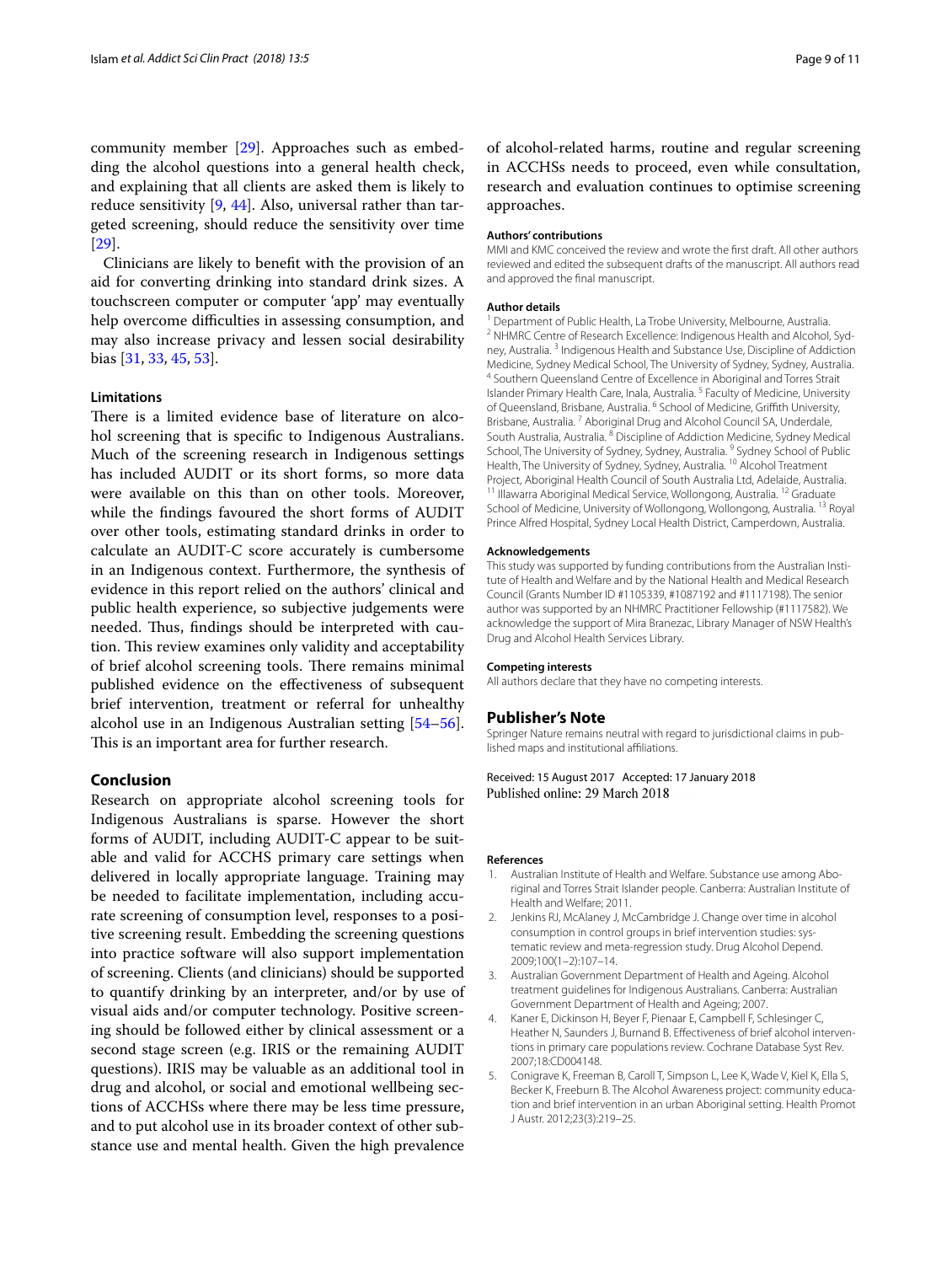- <span id="page-11-0"></span>6. National Indige nous Drug and Alcohol Committee. Alcohol and other drug treatment for Aboriginal and Torres Strait Islander peoples. Canberra: Australian National Council on Drugs; 2014.
- <span id="page-11-1"></span>7. ABS. National Aboriginal and Torres Strait Islander social survey. Canberra: ABS; 2002.
- <span id="page-11-2"></span>8. Teasdale KE, Conigrave KM, Kiel KA, Freeburn B, Long G, Becker K. Improving services for prevention and treatment of substance misuse for Aboriginal communities in a Sydney Area Health Service. Drug Alcohol Rev. 2008;27(2):152–9.
- <span id="page-11-3"></span>9. Gray D, Wilson M, Allsop S, Saggers S, Wilkes E, Ober C. Barriers and enablers to the provision of alcohol treatment among Aboriginal Australians: a thematic review of fve research projects. Drug Alcohol Rev. 2014;33:482–90.
- <span id="page-11-4"></span>10. Australian Institute of Health and Welfare. National Key Performance Indicators for Aboriginal and Torres Strait Islander primary health care: frst national results June 2012 to June 2013. In: National key performance indicators for Aboriginal and Torres Strait Islander primary health care series. Canberra: AIHW; 2014.
- <span id="page-11-5"></span>11. Bush K, Kivlahan DR, McDonell MB, Fihn SD, Bradley KA, for the Ambulatory Care Quality Improvement Project (ACQUIP). The AUDIT alcohol consumption questions (AUDIT-C): an efective brief screening test for problem drinking. Arch Intern Med. 1998;158(16):1789–95.
- <span id="page-11-6"></span>12. Leefang MM, Deeks JJ, Gatsonis C, Bossuyt PM, Cochrane Diagnostic Test Accuracy Working G. Systematic reviews of diagnostic test accuracy. Ann Intern Med. 2008;149(12):889–97.
- <span id="page-11-7"></span>13. Kypri K, McCambridge J, Cunningham JA, Vater T, Bowe S, De Graaf B, Saunders JB, Dean J. Web-based alcohol screening and brief intervention for Māori and non-Māori: the New Zealand e-SBINZ trials. BMC Public Health. 2010;10(1):781.
- 14. Kypri K, Mccambridge J, Vater T, Bowe S, Saunders J, Cunningham J, Horton N. Web-based intervention for Maori university students with hazardous drinking: double-blind, multi-site randomised controlled trial. Injury prevention. 2012;18(Suppl 1):A46.
- <span id="page-11-9"></span>15. Robin RW, Saremi A, Albaugh B, Hanson RL, Williams D, Goldman D. Validity of the SMAST in two American Indian tribal populations. Subst Use Misuse. 2004;39(4):601–24.
- 16. Saremi A, Hanson RL, Williams DE, Roumain J, Robin RW, Long JC, Goldman D, Knowler WC. Validity of the CAGE questionnaire in an American Indian population. J Stud Alcohol. 2001;62(3):294–300.
- <span id="page-11-10"></span>17. Cummins LH, Chan KK, Burns KM, Blume AW, Larimer M, Marlatt GA. Validity of the CRAFFT in American-Indian and Alaska-Native adolescents: screening for drug and alcohol risk. J Stud Alcohol. 2003;64(5):727–32.
- <span id="page-11-30"></span>18. Meneses-Gaya Cd, Zuardi AW, Loureiro SR, Crippa JAS. Alcohol Use Disorders Identifcation Test (AUDIT): An updated systematic review of psychometric properties. Psychol Neurosci. 2009;2(1):83–97.
- <span id="page-11-31"></span>19. Saunders JB, Aasland OG, Babor TF, de la Fuente JR, Grant M. Development of the Alcohol Use Disorders Identifcation Test (AUDIT): WHO collaborative project on early detection of persons with harmful alcohol consumption—II. Addiction. 1993;88:791–804.
- <span id="page-11-18"></span>20. Cliford A, Shakeshaft A. Evidence-based alcohol screening and brief intervention in Aboriginal Community Controlled Health Services: experiences of health-care providers. Drug Alcohol Rev. 2011;30(1):55–62.
- <span id="page-11-33"></span>21. Herbert S, Stephens C. Alcohol Use and Older Maori in Aotearoa. J Ethn Subst Abuse. 2015;14(3):251–69.
- <span id="page-11-34"></span>22. Kypri K, McCambridge J, Vater T, Bowe SJ, Saunders JB, Cunningham JA, Horton NJ. Web-based alcohol intervention for Maori university students: double-blind, multi-site randomized controlled trial. Addiction. 2013;108(2):331–8.
- <span id="page-11-21"></span>23. Ober C, Dingle K, Clavarino A, Najman JM, Alati R, Hefernan EB. Validating a screening tool for mental health and substance use risk in an Indigenous prison population. Drug Alcohol Rev. 2013;32(6):611–7.
- <span id="page-11-8"></span>24. Hunter E, Hall W, Spargo R. The distribution and correlates of alcohol consumption in a remote aboriginal population. NDARC Monograph 12. Sydney: National Drug and Alcohol Research Centre; 1991.
- <span id="page-11-11"></span>25. Arai L, Britten N, Popay J, Roberts H, Petticrew M, Rodgers M, Sowden A. Testing methodological developments in the conduct of narrative synthesis: a demonstration review of research on the implementation of smoke alarm interventions. Evid Policy. 2007;3:361–83.
- <span id="page-11-12"></span>26. Popay J, Roberts H, Sowden A, Petticrew M, Arai L, Rodgers M, Britten N, Roen K, Dufy S. Guidance on the conduct of narrative synthesis in

systematic reviews: a product from the ESRC Methods Programme. UK: Lancaster University; 2006.<https://doi.org/10.13140/2.1.1018.4643>.

- <span id="page-11-13"></span>27. Lucas PJ, Baird J, Arai L, Law C, Roberts HM. Worked examples of alternative methods for the synthesis of qualitative and quantitative research in systematic reviews. BMC Med Res Methodol. 2007;7:4.
- <span id="page-11-14"></span>28. Kowalyszyn M, Kelly AB. Family functioning, alcohol expectancies and alcohol-related problems in a remote aboriginal Australian community: a preliminary psychometric validation study. Drug Alcohol Rev. 2003;22(1):53–9.
- <span id="page-11-16"></span>29. Brady M, Sibthorpe B, Bailie R, Ball S, Sumnerdodd P. The feasibility and acceptability of introducing brief intervention for alcohol misuse in an urban Aboriginal medical service. Drug Alcohol Rev. 2002;21(4):375–80.
- <span id="page-11-20"></span>30. Lee KSK, Dawson A, Conigrave KM. The role of an Aboriginal women's group in meeting the high needs of clients attending outpatient alcohol and other drug treatment. Drug and Alcohol Review. 2013;32:618–26.
- <span id="page-11-24"></span>31. Noble NE, Paul CL, Carey ML, Sanson-Fisher RW, Blunden SV, Stewart JM, Conigrave KM. A cross-sectional survey assessing the acceptability and feasibility of self-report electronic data collection about health risks from patients attending an Aboriginal Community Controlled Health Service. BMC Med Inform Decis Mak. 2014;14(1):34.
- <span id="page-11-22"></span>32. Calabria B, Cliford A, Shakeshaft A, Conigrave K, Simpson L, Bliss D, Allan J. Identifying Aboriginal-specific AUDIT-C and AUDIT-3 cut-off scores for at-risk, high-risk and likely dependent drinkers using measures of agreement with the 10-item AUDIT. Addict Sci Clin Pract. 2014;9:17.
- <span id="page-11-25"></span>33. Lee KSK, Chikritzhs T, Wilson S, Wilkes E, Gray D, Room R, Conigrave KM. Better methods to collect self-reported alcohol and other drug use data from Aboriginal and Torres Strait Islander Australians. Drug Alcohol Rev. 2014;33:466–72.
- <span id="page-11-26"></span>34. Dawe S, Loxton NJ, Hides L, Kavanagh DJ, Mattick RP: Review of diagnostic screening instruments for alcohol and other drug use and other psychiatric disorders. 2nd ed. Commonwealth Department of Health and Ageing, Canberra, Australia; 2002.
- <span id="page-11-23"></span>35. Noble N, Paul C, Conigrave K, Lee K, Blunden S, Turon H, Carey M, McElduff P. Does a retrospective seven-day alcohol diary reflect usual alcohol intake for a predominantly disadvantaged Australian Aboriginal population? Subst Use Misuse. 2015;50(3):308–19.
- <span id="page-11-15"></span>36. Skowron S, Smith DI. Survey of homelessness, alcohol consumption and related problems amongst Aboriginals in the Hedland area. Perth: Western Australian Alcohol and Drug Authority; 1986.
- <span id="page-11-17"></span>37. Schlesinger C, Ober C, McCarthy M, Watson J, Seinen A. The development and validation of the Indigenous Risk Impact Screen (IRIS): a 13-item screening instrument for alcohol and drug and mental health risk. Drug Alcohol Rev. 2007;26:109–17.
- <span id="page-11-19"></span>38. Cliford A, Shakeshaft A, Deans C. How and when health-care practitioners in Aboriginal Community Controlled Health Services deliver alcohol screening and brief intervention, and why they don't: a qualitative study. Drug Alcohol Rev. 2012;31(1):13–9.
- <span id="page-11-27"></span>39. Australian Chronic Disease Prevention Alliance. Alcohol and chronic disease prevention position statement. Sydney: Australian Chronic Disease Prevention Alliance; 2013.
- <span id="page-11-28"></span>40. Burke V, Lee AH, Hunter E, Spargo R, Smith R, Beilin LJ, Puddey IB. Alcohol intake and incidence of coronary disease in Australian aborigines. Alcohol Alcohol. 2007;42(2):119–24.
- <span id="page-11-29"></span>41. Nordqvist C, Johansson K, Bendtsen P. Routine screening for risky alcohol consumption at an emergency department using the AUDIT-C questionnaire. Drug Alcohol Depend. 2004;74(1):71–5.
- <span id="page-11-32"></span>42. Frank D, DeBenedetti AF, Volk RJ, Williams EC, Kivlahan DR, Bradley KA. Efectiveness of the AUDIT-C as a screening test for alcohol misuse in three race/ethnic groups. J Gen Intern Med. 2008;23(6):781–7.
- <span id="page-11-35"></span>43. Currie CL, Wild TC, Schopfocher DP, Laing L, Veugelers PJ, Parlee B, McKennitt DW. Enculturation and alcohol use problems among aboriginal university students. Can J Psychiatry. 2011;56(12):735–42.
- <span id="page-11-36"></span>44. Fahy P, Croton G, Voogt S. Embedding routine alcohol screening and brief interventions in a rural general hospital. Drug Alcohol Rev. 2011;30(1):47–54.
- <span id="page-11-37"></span>45. Lee KSK, Wilson S, Perry J, Room R, Callinan S, Assan R, Hayman N, Chikritzhs T, Gray D, Wilkes E, et al. Developing a tablet computer based application ('App') to measure self-reported alcohol consumption in Indigenous Australians. BMC Med Inform Decis Mak. 2018;18(1):8.
- <span id="page-11-38"></span>46. World Health Organization (WHO): Process of translation and adaptation of instruments. In: Management of substance abuse. Department